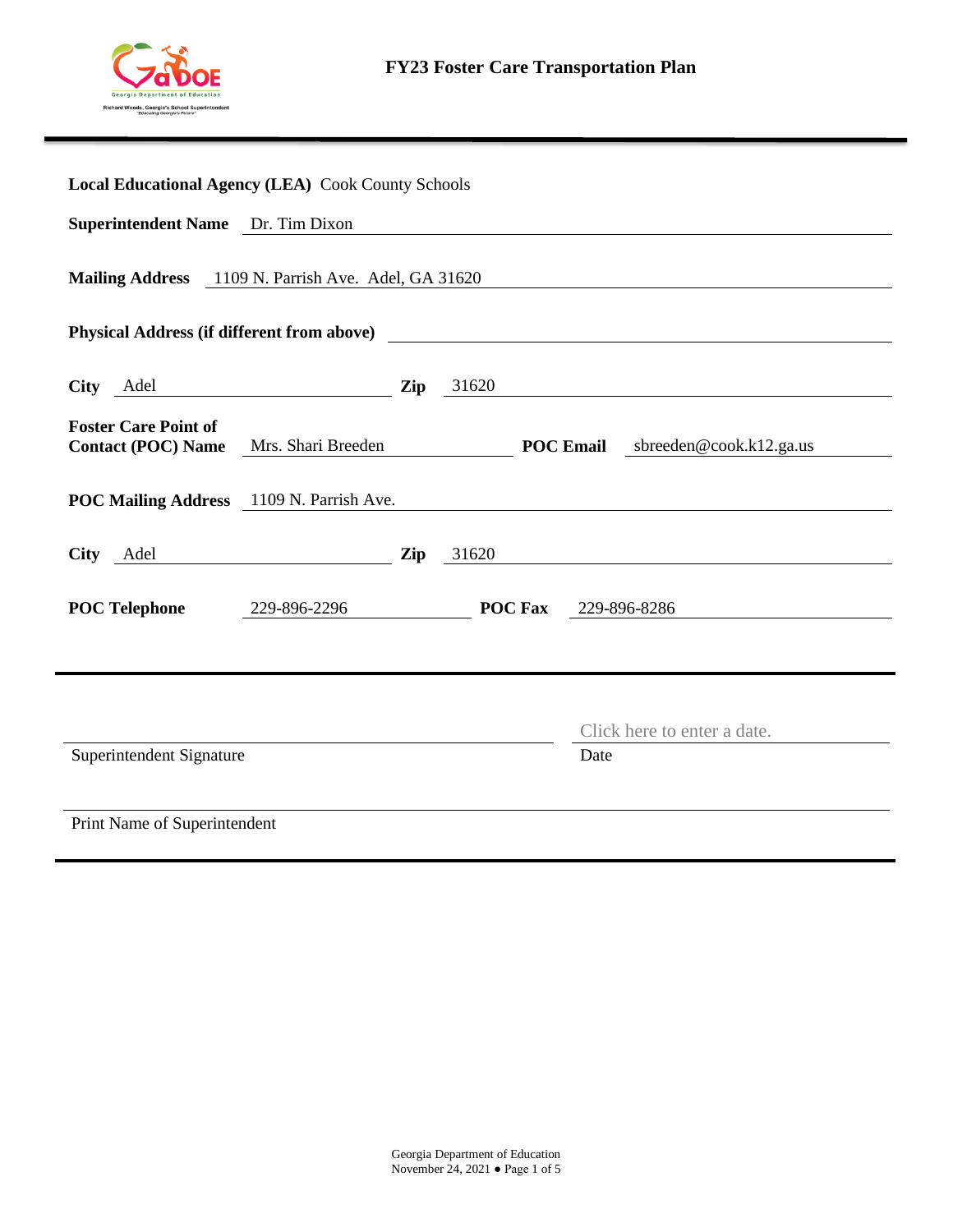

The Georgia Department of Education (GaDOE) is required to ensure the educational stability of children in foster care. (ESEA section  $1111(g)(1)(E)$ ). In coordination with state and tribal child welfare agencies, the GaDOE must ensure that its LEAs implement the Title I educational stability requirements for children in foster care, including ensuring that:

- A child in foster care remains in his or her school of origin, unless it is determined that remaining in the school of origin is not in that child's best interest;
- $\bullet$  If it is not in the child's best interest to stay in his or her school of origin, the child is immediately enrolled in the new school even if the child is unable to produce records normally required for enrollment; and,
- That the new (enrolling) school immediately contacts the school of origin to obtain relevant academic and other records. (ESEA section  $1111(g)(1)(E)(i)-(iii)$ ). In fulfilling this role, the SEA should coordinate with the state or tribal child welfare agency to develop and disseminate uniform guidelines for implementing the Title I educational stability provisions. Developing uniform statewide policies and procedures for ensuring educational stability for children in foster care, as many States have already done under the Fostering Connections Act, will facilitate successful implementation at the local level. This is particularly important given the shared agency responsibility for educational stability under Title I and the Fostering Connections Act, and because a single LEA or local child welfare agency will likely have to collaborate with multiple partner agencies in implementing these provisions.

Additionally, the SEA must conduct regular monitoring and oversight to guarantee appropriate implementation of these provisions at the local level. (See 2 C.F.R. §§ 200.331(d), 200.328(a); 34 C.F.R. § 76.770).

On the state level, the Georgia Department of Human Services (DHS), which houses the Division of Family and Children Services (DFCS) periodically sends a list of children in foster care that are flagged in the GaDOE's student information system for information sharing and reporting purposes. On the local level, LEAs are now able to retrieve a list of children in foster care to better identify and provide services. LEAs are to continue collaborating with their local child welfare agencies and may periodically receive information directly from foster parents, Court Appointed Special Advocates (CASA), DFCS case workers, or Education Support Monitors (ESM), within the Educational Programming, Assessment and Consultation (EPAC) unit of DFCS. Once identified, LEAs must implement its plan to ensure educational stability for children in care. For the best interest of the children in care, LEAs should follow all mandated regulations under FERPA and keep the status of these children confidential.

As a result, the GaDOE is requiring all LEAs, including virtual schools and charter schools that function as an LEA, to complete a Foster Care Transportation Plan. The plan should be completed in addition to the development and implementation of written transportation procedures and the identification of a Foster Care Point of Contact.

## **Instructions for submission:**

- After the LEA superintendent signs the assurances, scan the entire document as a PDF and save it as the "FY23 Foster Care Transportation Plan".
- Upload the signed PDF version of the document to the CLIP online portal via the Consolidated Application for FY23.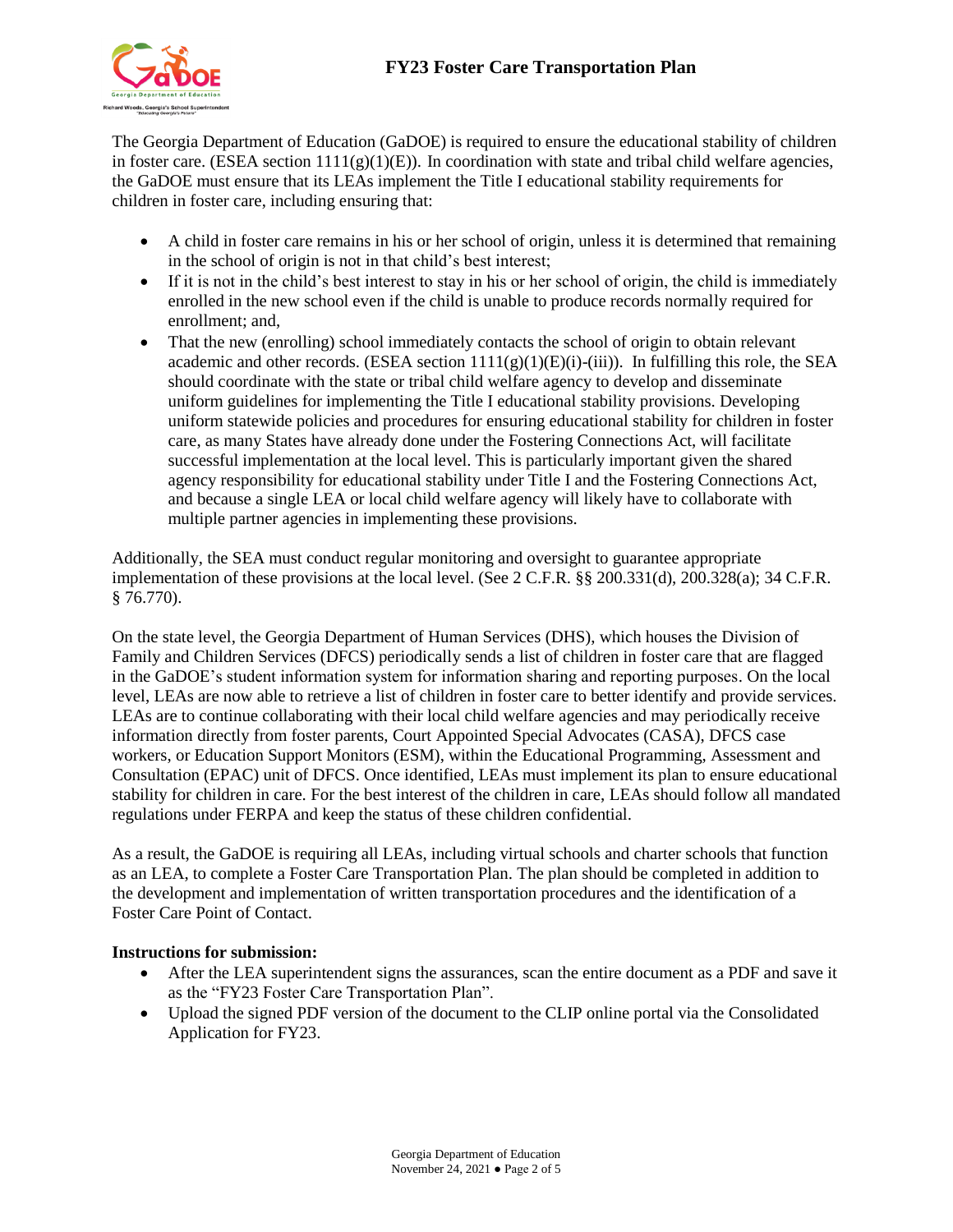

*NOTE: In order to answer the questions below, refer to th[e Non-Regulatory](http://www2.ed.gov/policy/elsec/leg/essa/edhhsfostercarenonregulatorguide.pdf)  [Guidance: Ensuring Educational Stability for Children in Foster Care](http://www2.ed.gov/policy/elsec/leg/essa/edhhsfostercarenonregulatorguide.pdf)*.

## **I. Foster Care Transportation Plan:** PLANNING

- A. The LEA's role is to have a transportation plan in place for children in foster care to their school of origin. Describe your plan to:
	- 1. Coordinate transportation with the local child welfare agency.
	- 2. Implement steps to be taken if additional costs are incurred.
	- 3. Execute the local dispute resolution process.

Include the roles of key players (e.g. LEA Foster Care Point of Contact, LEA Superintendent, LEA Federal Program Director, EPAC Unit Education Support Monitor, Case Worker, Court Appointed Special Advocate, Juvenile Court representative, etc.) *Please limit the response to 1,000 characters.*

Coordination will occur between Case Manager, Education Support Monitor, Homeless Liaison, Foster Parent, & CASA when applicable, for foster children entering/exiting care; changing placements; enrollment/withdrawal; & making best interest determinations. When transportation is an issue, parties will collaborate to develop a plan to meet the needs of the child  $\&$  may include:

1. Foster parent transports child to school of origin within 25 mi. round trip/DFCS pays foster parent if farther

2. Foster parent transports child to nearest bus pick up location

3. LEA picks up child at nearest bus stop or foster home & transports to school of origin or "transportation hub"

4. LEA picks up child at agreed-upon point at county line if placed in neighboring county

5. DFCS contracts with transport company to take child to school of origin or agreed-upon point at county line if placed in neighboring county

Disputes will be resolved by LEA Federal Programs Director & DFCS custody County Director

B. What steps should an LEA and local child welfare agency take to ensure that transportation is provided immediately, even if they face difficulty reaching agreement on how to pay for additional transportation costs? *Please limit the response to 1,000 characters.*

LEA & DFCS will ensure that transportation is not a barrier to the educational stability of children in foster care. These steps will be used to reach an agreement on how to pay for additional costs:

1. LEA will assume responsibility for costs incurred as the result of re-routing school busses; DFCS will assume responsibility for costs associated with reimbursing foster parents for travel or cost of contracting with local transportation companies.

2. Initial planning will occur at the lowest level between the LEA & DFCS. Foster Parents & CASA will be included as appropriate. Disputes will be forwarded to LEA Federal Programs Director & DFCS custody County Director for resolution.

3. Final determination of how to pay for additional costs will be made by LEA Superintendent.

4. Daily attendance will not be impacted by transportation disputes between LEA & DFCS. LEA will provide or arrange for transportation to and from child's school of origin during dispute resolution process.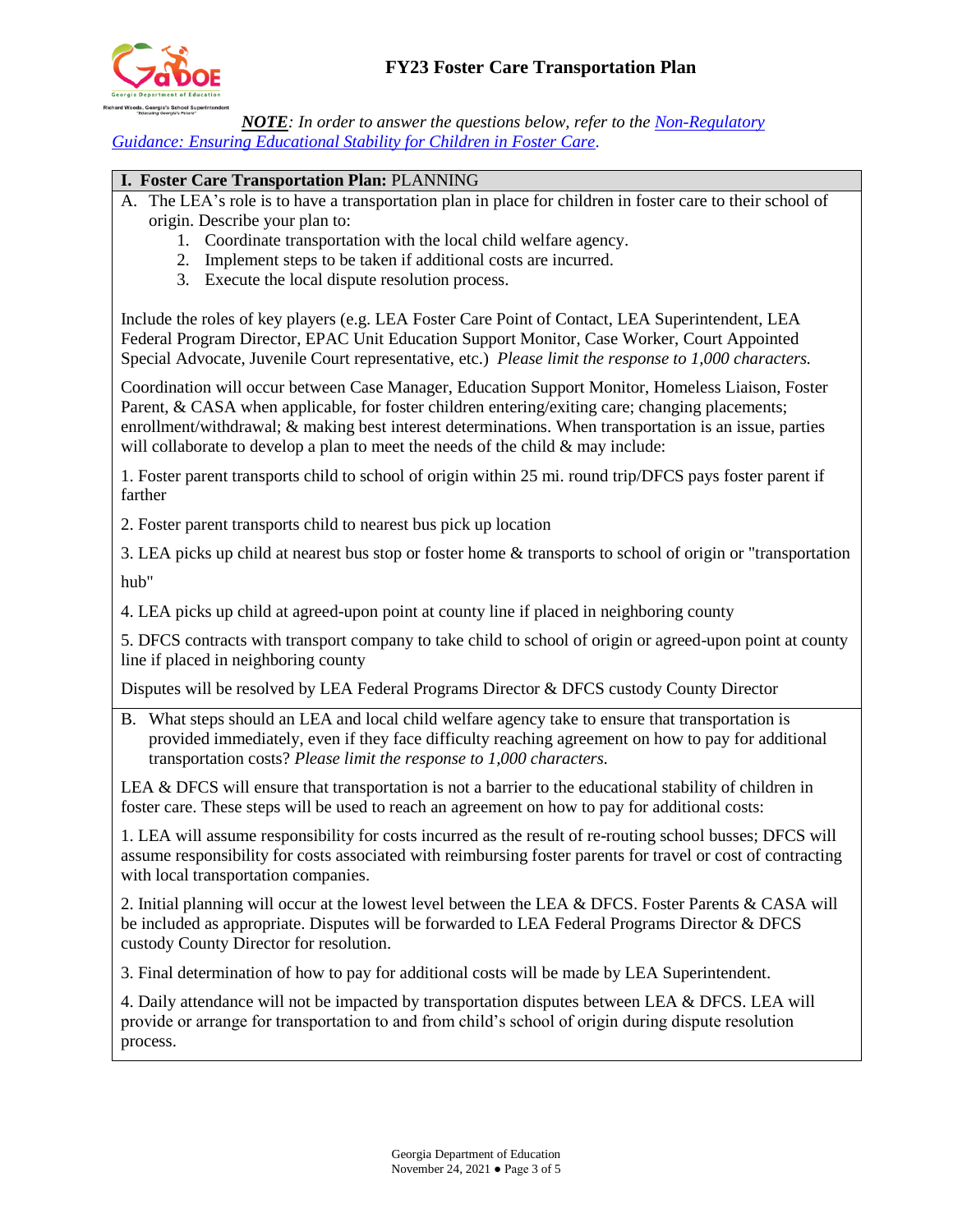

C. The LEA must designate a Foster Care Point of Contact that coordinates with the local child welfare agency. Describe the point of contact's role and responsibilities. *Please limit the response to 1,000 characters.*

The LEA Homeless Liaison will serve as the point of contact that coordinates with local DFCS. This individual will assume responsibility for streamlined communication and collaboration with DFCS Case Managers and Education Support Monitor. Such collaboration will ensure the smooth implementation of provisions outlined in ESSA to include: thoughtful Best Interest Determinations, appropriate and timely transportation plans for those children placed out of the zone of their school of origin, and immediate enrollment and records transfer.

In addition, the LEA POC will facilitate training for LEA staff with regards to the unique challenges of children in foster care, ensure monitoring of attendance and progress of foster children enrolled in LEA, and ensure effective and confidential data collection and sharing.

## **II. Foster Care Transportation Plan:** GUIDING QUESTIONS

A. If a child is placed within the LEA's school attendance area and projected transportation cost are negligible, transportation should be immediately provided without supplemental assistance from the local child welfare agency. If there are additional costs incurred in providing transportation to maintain children in foster care in their schools of origin, the LEA will provide transportation to the school of origin if:

|                                                                                                                                                                                                                                                                                                                                                                                                                      | <b>YES</b>     | <b>NO</b>      | N/A |  |
|----------------------------------------------------------------------------------------------------------------------------------------------------------------------------------------------------------------------------------------------------------------------------------------------------------------------------------------------------------------------------------------------------------------------|----------------|----------------|-----|--|
| The local child welfare agency agrees to reimburse the LEA for the cost<br>1.<br>of such transportation.                                                                                                                                                                                                                                                                                                             |                | N <sub>0</sub> |     |  |
| The LEA agrees to pay for the cost of such transportation.<br>2.                                                                                                                                                                                                                                                                                                                                                     | N <sub>0</sub> |                |     |  |
| The LEA and local child welfare agency agree to share the cost of such<br>3.<br>transportation.                                                                                                                                                                                                                                                                                                                      | Yes            |                |     |  |
| Describe the agreement the LEA has made with the local child welfare agency regarding transportation<br>costs. Please limit the response to 1,000 characters.                                                                                                                                                                                                                                                        |                |                |     |  |
| In the event that additional transportation costs are unavoidable, LEA and DFCS will share transportation<br>costs. The DFCS will assume financial responsibility for extraordinary costs such as contracting with<br>transportation companies or paying foster parents to transport farther than 25 miles. The LEA will assume<br>financial responsibility for costs associated with re-routing LEA transportation. |                |                |     |  |
| B. All LEAs must meet the requirement to provide transportation for children who<br>are in foster care to their schools of origin (Similar to the McKinney-Vento<br>requirement for students experiencing homelessness). Does your LEA currently<br>provide transportation services? If no, describe your plan to meet this mandate.                                                                                 | Yes            |                |     |  |
| Please limit the response to 1,000 characters.                                                                                                                                                                                                                                                                                                                                                                       |                |                |     |  |
| N/A                                                                                                                                                                                                                                                                                                                                                                                                                  |                |                |     |  |